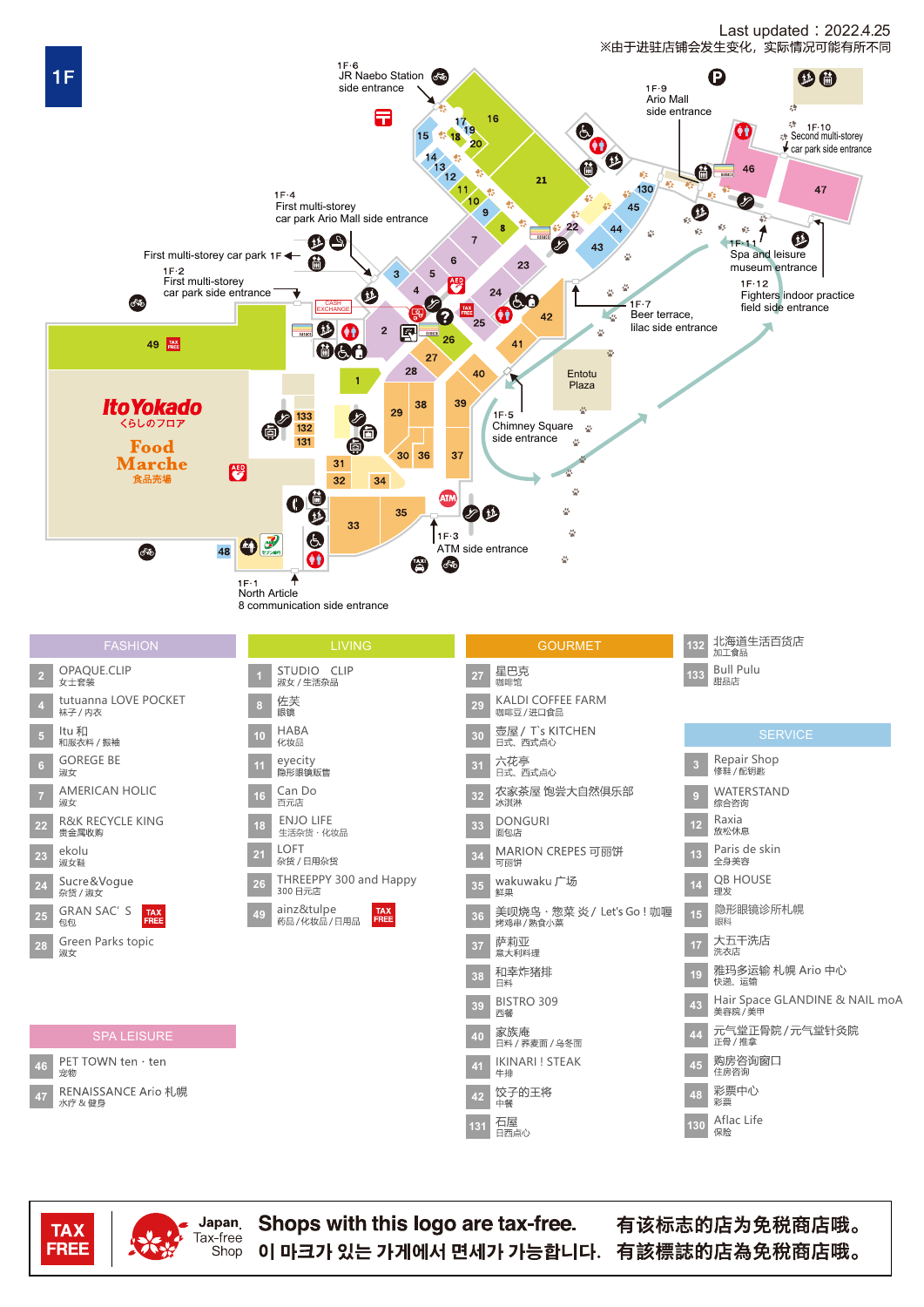



**TAX** FREE Japan

Tax-free

Shop

Shops with this logo are tax-free. 이 마크가 있는 가게에서 면세가 가능합니다. 有該標誌的店為免稅商店哦。

有该标志的店为免税商店哦。